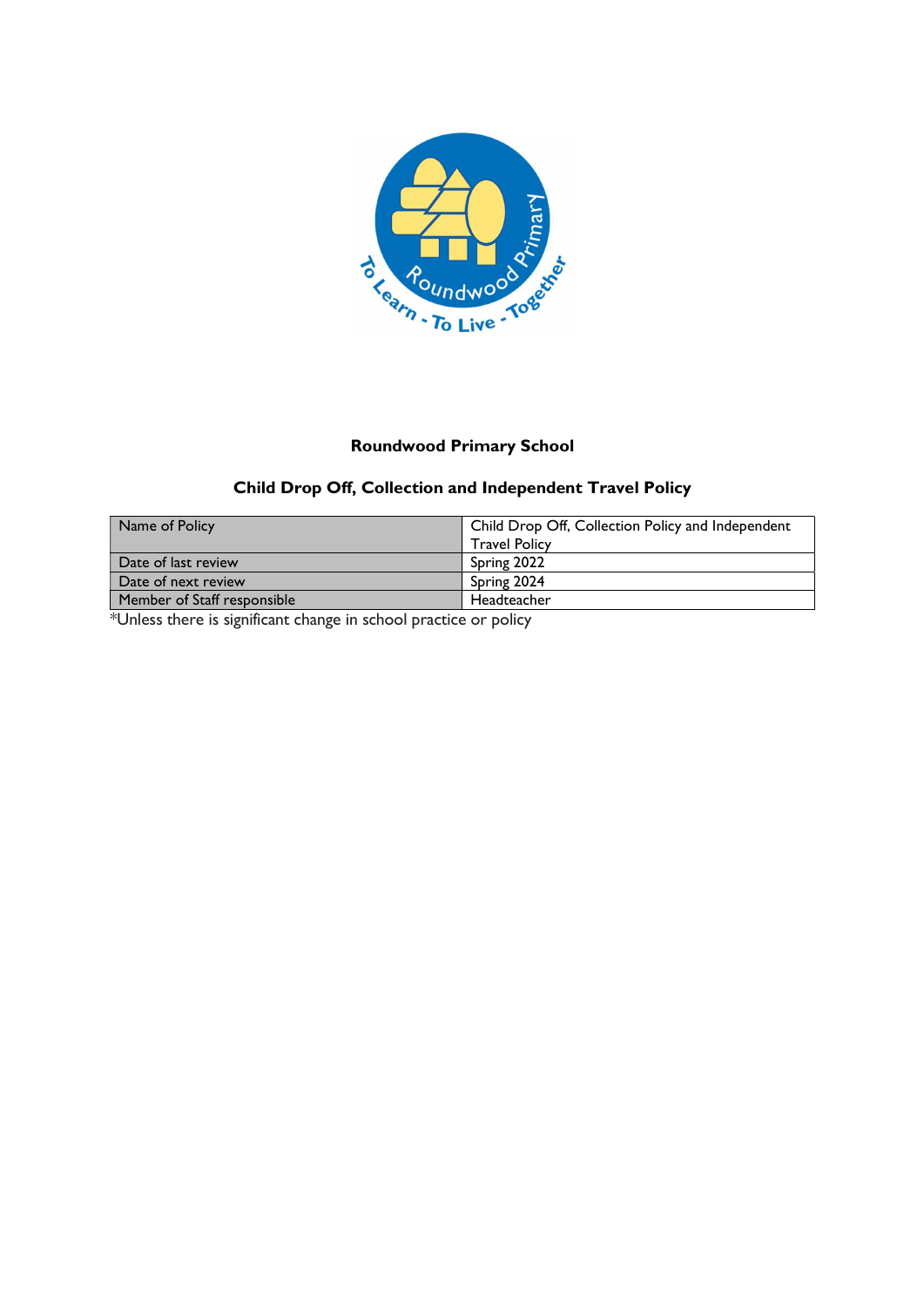## Rationale

The need for the school to devise a child drop off/collection policy is to:

- Ensure each child is safe when on the school grounds.
- Clearly outline the drop off/collection procedures to the school community.
- Devise an easy to follow signing in and out system within the school.

### Aims

- To safeguard all children in the school.
- To ensure all staff have up to date information
- To ensure no child is unaccounted for at any time.
- To ensure each teacher is up to date with child drop off/collection procedures and arrangements.
- That the school community is aware of the appropriate drop off/collection procedures.
- To provide a well organised and safe signing in and out procedure.
- To encourage children to take responsibility for their own safety and the safety of those around them.
- To ensure effective partnership between school and parents/carers.

## Roles and Responsibilities

Child collections and drop offs place particular responsibility on those involved and we must all accept the role we play and our responsibility to ensure:

- Positive school community communication.
- Co-operation between all parties to safeguard all children and staff.

## **Guidelines**

- School gates are opened at 8:30am and are closed for school at 8.45am. The gates are opened again at 2.45pm to enable parents to enter the school. They are closed again at 3.15pm.
- Whilst the school is not responsible for your child's journey to school, we ask that you inform the school in writing if your Year 6 child (or Year 5 child in the summer term) is walking to school unaccompanied so we can initiate the missing person's procedure in the event they do not arrive at school.
- Morning Nursery and Reception children should wait with their parents by the gates to their classrooms under the canopies until a member of staff welcomes them into the classroom. (Please note, children who attend morning nursery/morning nursery and lunch club exit from the main entrance of the school, children who stay all day leave at the end of the day from the Foundation Stage classroom.)
- The wooden gate to the side of the Foundation Stage garden is the point of entry for all KS1 and KS2 children. Children in these Key Stages should wait with their parent or carer on the KS1 playground until a member of staff opens the door and they should then walk independently into school.
- There will always be a member of staff on duty to welcome the children in. Messages for the child's teacher can be passed on via the member of staff on duty.
- If parents require access to school in the mornings, they must exit the playground and access the school via the main entrance.
- School responsibility commences from 8:30am when the children should enter their classrooms. Children should not be left alone on the playground.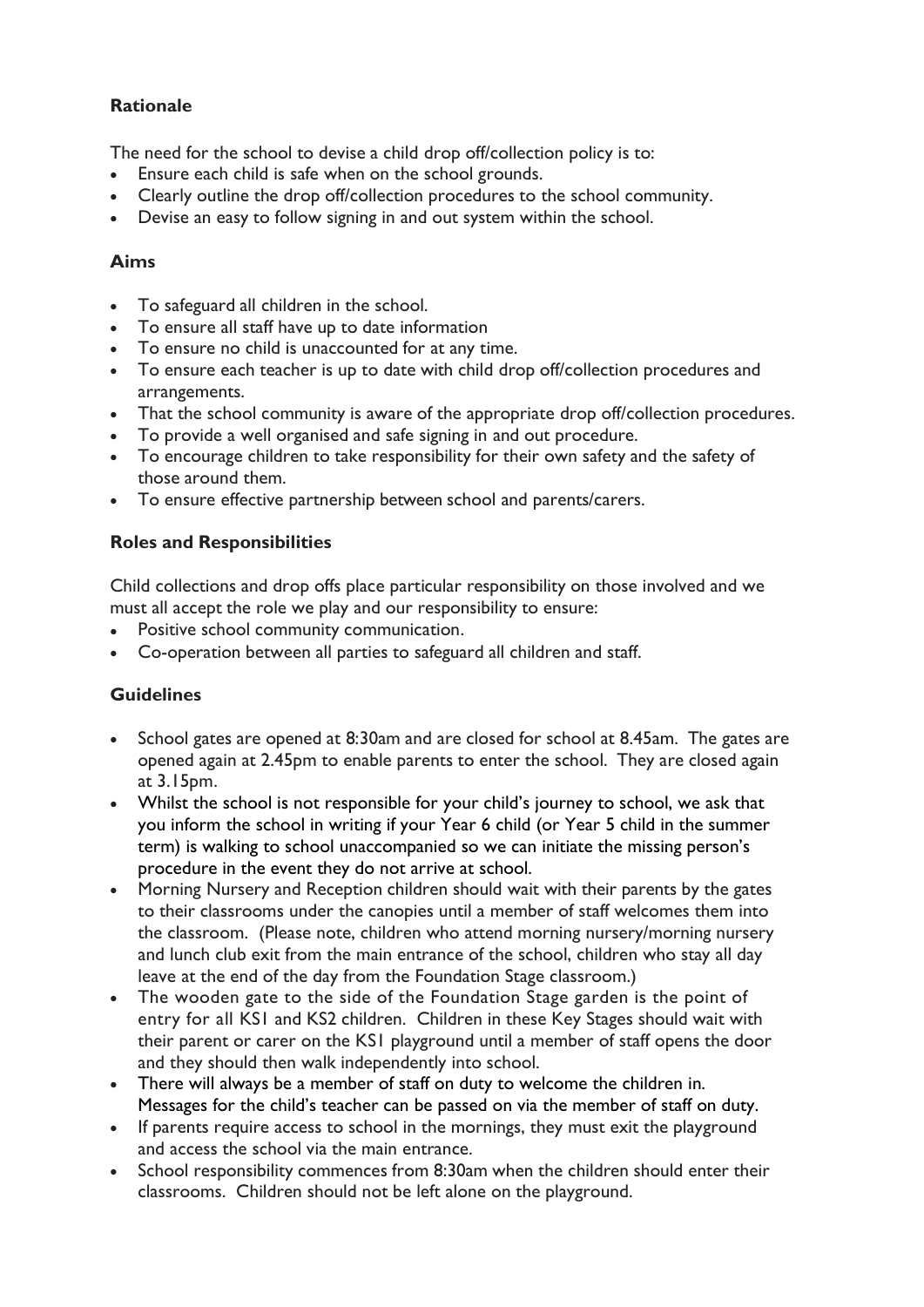- Nursery children only staying for the morning session/morning plus lunch club should be collected from the main entrance at 11:30am. Nursery children staying for the full day should collected from their outside area next to the KS1 playground at 3pm.
- School ends at 3.00pm (Reception 2.50pm).
- Foundation Stage pupils will remain in their classroom until they are released by staff to their parent or carer. The school should be informed by the parent of any changes to arrangements either by phone, in person or via a note to the teacher. If there are any concerns in releasing pupils, the school will get in touch with the child's parents to confirm the arrangements.
- KS1 children will be released to their parent from the area near the double doors from the Hall to the playground.
- Lower KS2 (Year 3 and Year 4) and Upper KS2 (Year 5 and Year 6) children will be released to their parent or carer from the wooden gate adjacent to the KS1 playground. Parents and carers will assemble in the playground. The teacher will not release the child until visual contact is made with the parent.
- Everybody is expected to exit the school grounds promptly.
- Children in Nursery Year 5 should be collected from school by a responsible person. Children should have clear instructions from parents/carers as to their collection arrangements.
- With parental permission, Year 6 children, and in the summer term Year 5 children, are permitted to walk home alone but only if the school has been notified. Parents must give permission by completing the online form which is circulated to all parents in Spring term of Y5. However, the school may have concerns about a child walking home e.g. the distance the child would have to walk and will discuss this with parents should this be the case.
- If a child from either KS1 or KS2 is not collected they will be taken to the office/library and parents / carers will be contacted. Please see the section on the next page headed Child Not Collected from School Policy.
- Any children attending extra-curricular activities must safely assemble in the designated classroom for that activity. Parents/carers will collect their child from the main entrance at the end of the club session and are not permitted to wait inside school for safeguarding reasons. The person responsible for the club will release each child to the designated carer. If there is a delay in a child being collected, they should return to the office and inform the office staff.
- For children attending After School Club provided by Jousters, Foundation Stage and KS1 pupils will be collected from classrooms by Jousters staff, KS2 pupils will make their own way to the After School Club.

## Parental Responsibility

- At the point of collection the responsibility for the care of the child is passed to the parent/designated adult. Dangerous play/inappropriate behaviour in the school grounds is not allowed and we respectfully request that parents support the school with this policy.
- Parents/carers should provide accurate and up to date emergency contact numbers.
- Emergency closing: Parents/carers should note that the Headteacher might not be in a position to allow children into the school building/playground because of an unforeseen emergency. Parents should check text, the website/ radio/ email correspondence for information of closures.
- Parents/carers are asked to complete a copy of the Collection Arrangements Form when they join the school. In the event there is a change to these arrangements,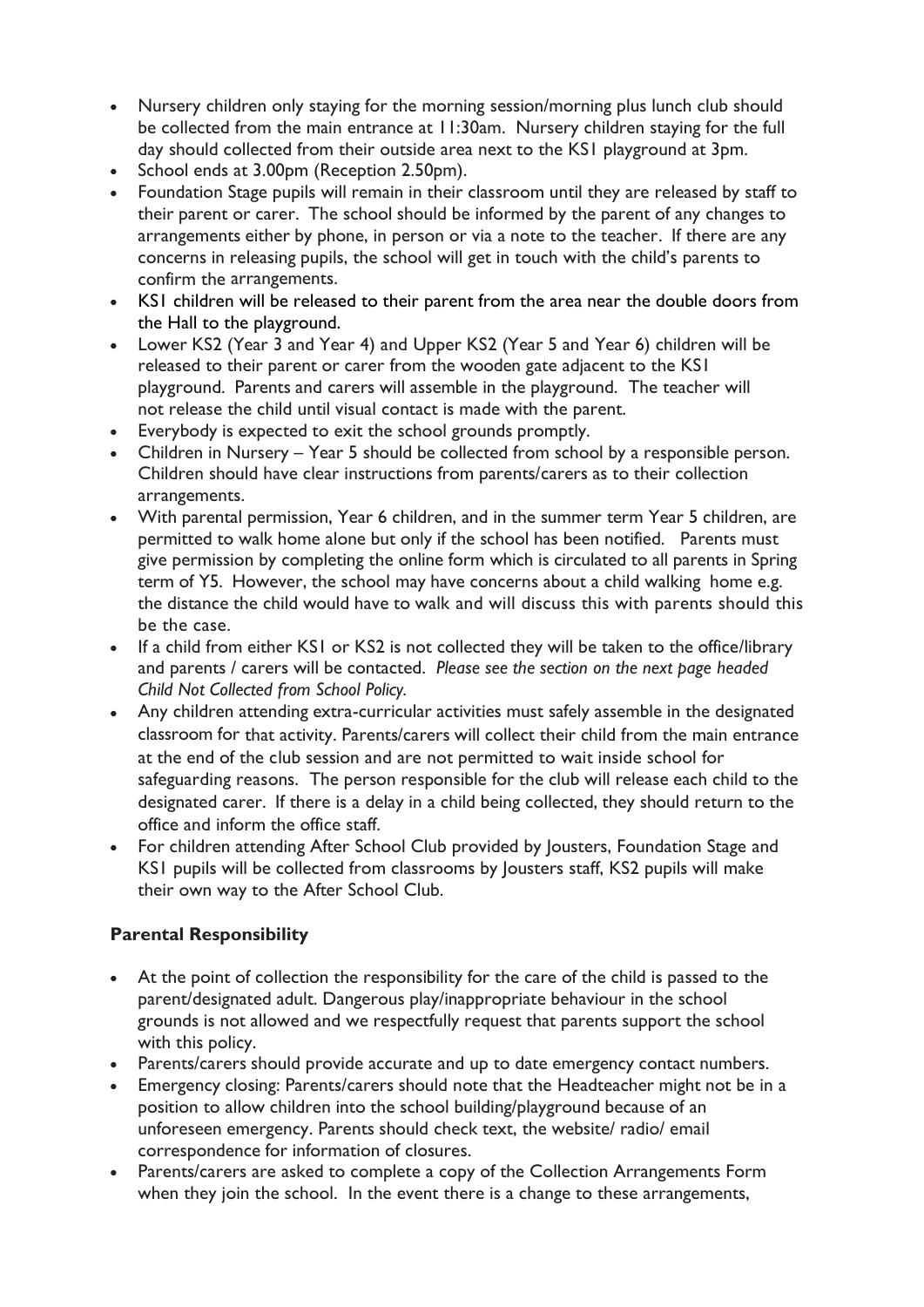parents can update this via the Arbor app.

 Unless cleared by the school first, we will only hand over pupils to named adults or older siblings provided the adults or siblings are 14 years old or above for KS1 and KS2 pupils and 16 years old or above for Foundation Stage (see Appendix for form)

## Child Not Collected from School Policy

In the event that a child is not collected by an authorised adult at the end of a session, we will ensure that the child receives a high standard of care in order to cause as little distress as possible. We inform parents/carers of our procedures so that, if they are unavoidably delayed, they will be reassured that their children will be properly cared for.

If a child is not collected at the end of the session, we use the following procedures:

The school office is consulted for any information about changes to the normal collection routines.

- If no information is available, parents/carers are contacted at home or at work.
- If this is unsuccessful, the adults who are authorised by the parents to collect their child from school and whose telephone numbers are recorded on the school database are contacted.
- The child will stay at school in the care of a member of staff until the child is safely collected.
- If a parent/carer is late in collecting their child, they should go to the main office to collect them. They should sign that the child has been picked up in the register provided.
- At no time will a member of staff take a child home without permission from the Headteacher or at no stage will they leave a child alone in the building.
- If no one can be contacted to collect the child after 4.15pm or staff are no longer available to care for the child, the school will contact the Duty Children's Safeguarding Team.
- If no one can be contacted to collect the child after a club in school which has finished at 4.15pm, then the Duty Children's Safeguarding Team will be contacted at 4.45pm.
- A full written report of the incident will be recorded.

#### Walking Home Alone Policy

This policy is devised for the general health and safety of children.

Parents who wish their child to walk home unescorted by an adult at the end of the school day must adhere to the following guidelines:

- Parents must have registered with the school that they are prepared for their children to walk directly home from school at the end of the day and completed the online form giving consent for their child to do this.
- Children should be in Year 6 or summer term in Year 5. Children younger than this are not permitted to walk home unaccompanied.
- It is the parents' responsibility to check the route that their children may walk home in order that they may make an assessment of the appropriateness of the journey. Crossing of fast roads, walking through secluded areas is to be discouraged. It is recommended that a single route is agreed.
- Parents must be certain that their child has an awareness and understanding of the green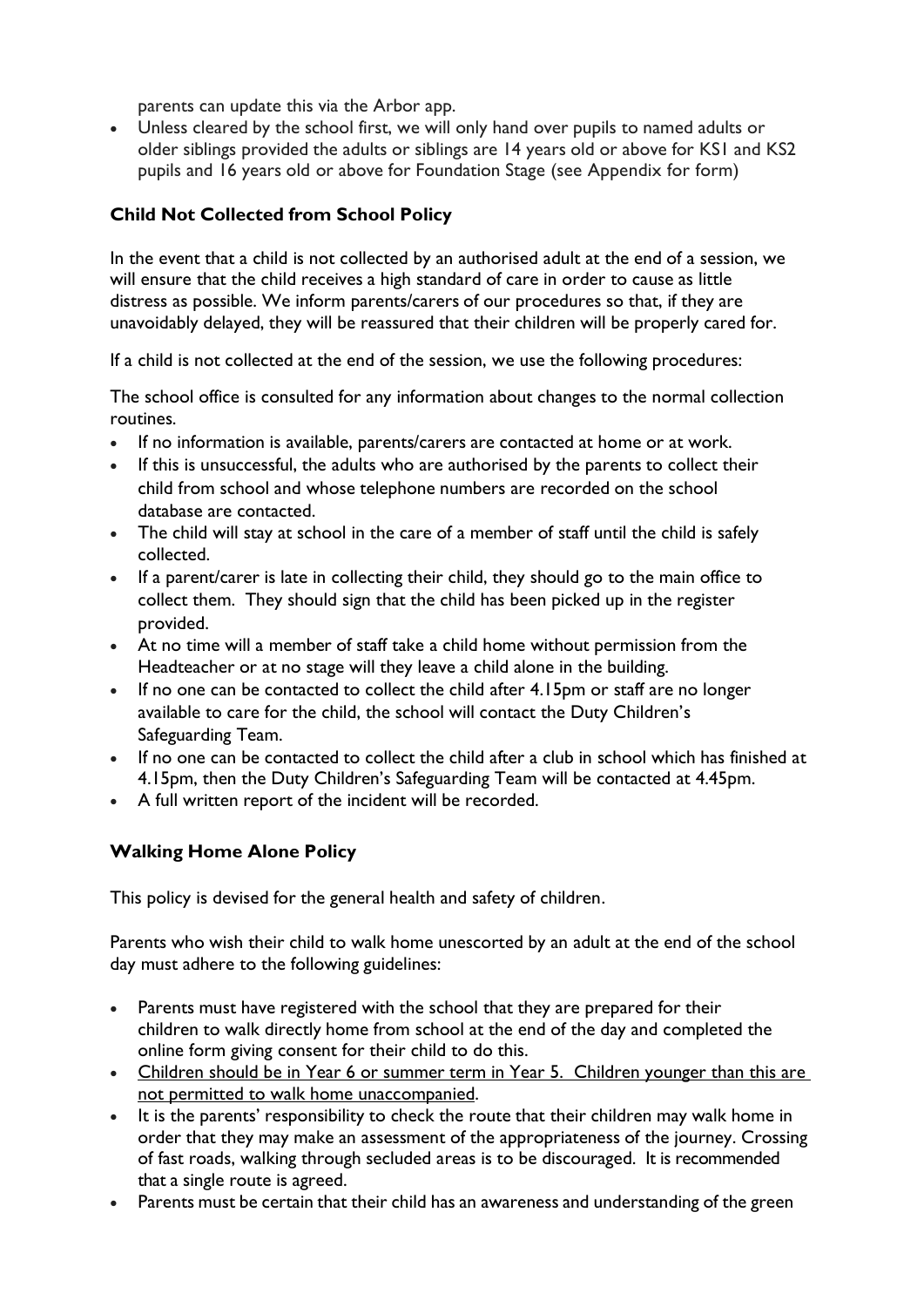cross code and stranger danger. It is parents' responsibility to ensure they are sufficiently happy that their child is capable of undertaking the proposed journey safely.

- During winter months and/or inclement weather, children must be dressed appropriately.
- Preferably children should walk in a group and not alone.
- Children should know their home phone number (plus one other emergency contact). If you choose to provide your child with a mobile phone, this should be handed to their child's teacher at the start of each day.
- As it is the parents' responsibility to ensure the child arrives home safely, there should be someone at home to meet the child upon their arrival.
- Any child must be capable of arriving home within 30 minutes of the end of their school day. Journeys over 30 minutes are not considered appropriate for children to walk at this age.
- If any child does not arrive home within a reasonable timeframe, parents must immediately notify the school in order that appropriate action can be taken. It should be noted the office is only staffed until 4pm and therefore, after that time, the parent should contact the relevant authorities directly if the child has not arrived home by the agreed time.
- If any child does not arrive home within a reasonable timeframe and direct contact with the child has not been established by either school or parents, the school will instigate the missing person's procedure in conjunction with the relevant authorities.
- If the missing person procedure is initiated there must be a point of contact remaining at both the home and school location until further advised by the relevant authorities.
- If your child does arrive home after the missing person procedure has been instigated, immediate notification to the relevant authorities/emergency services and school must be made. This is to enable the missing person procedure to be stood down.
- Once the missing person procedure is initiated responsibility will pass to the relevant authority to further any enquiries. Both parents and the school will be guided by them in order that a successful outcome is achieved.

## Walking to School Alone

Whilst the school is not responsible for your child's journey to school, we ask that you inform the school in writing if your child is walking to school unaccompanied so we can initiate the missing persons procedures in the event they do not arrive at school.

#### Preparing your child to make an independent journey

There are lots of ways you can prepare your child to make an independent journey. Children who are driven to school do not have the opportunity to develop road awareness and are therefore more vulnerable when they start to walk to school independently. Walking to school is a great opportunity to learn road safety skills. The best way to do this is to walk with your children from a young age, teaching them about crossing the road, learning how to navigate and a host of other skills. This helps them gain the experience and confidence to deal with traffic and finding their way on their own, in preparation for walking with friends or alone when they are older.

#### Teach your child to:

Pay attention to traffic at all times when crossing the street; never become distracted.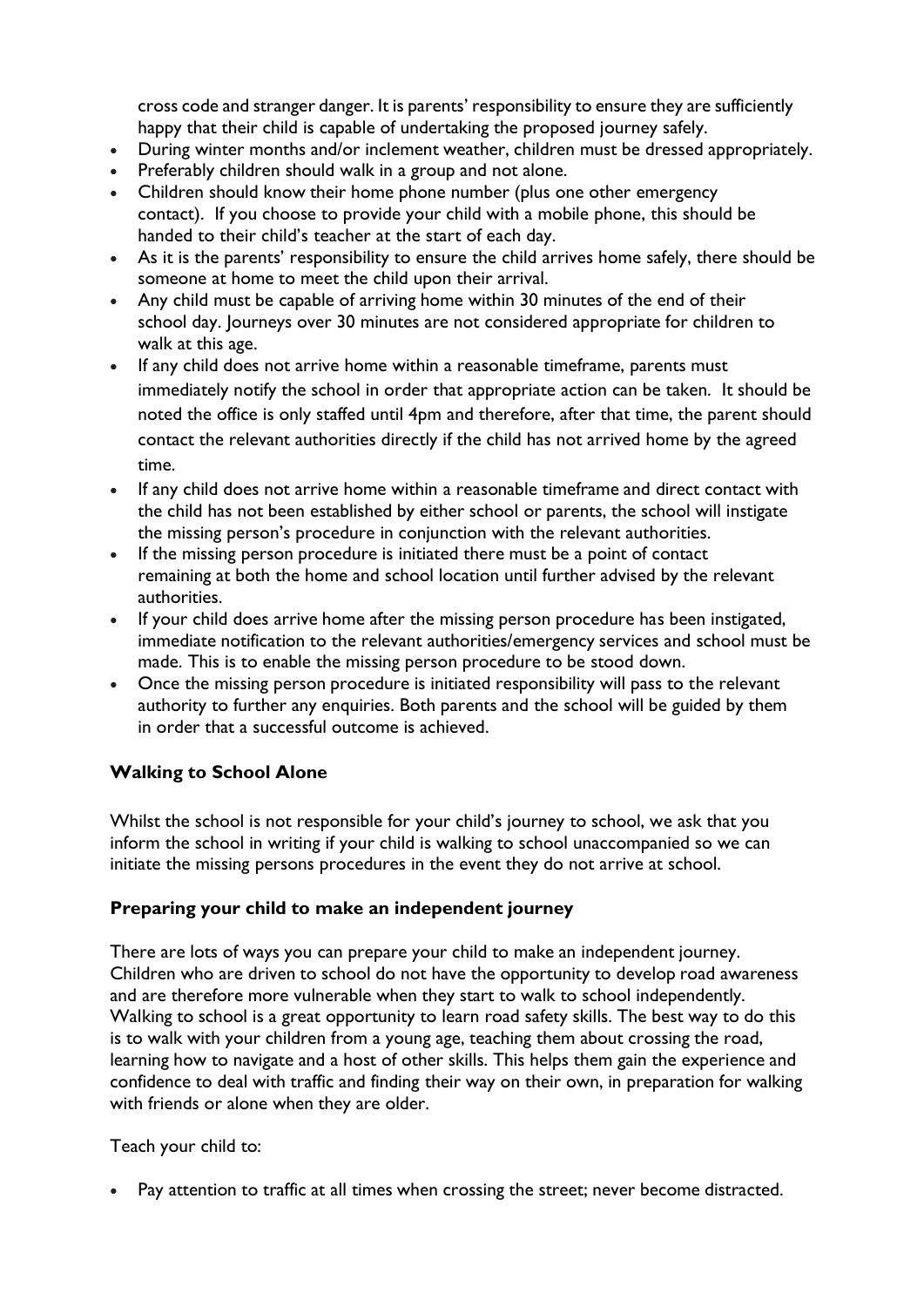- They should not use a mobile phone whilst walking along and do not listen to music whilst crossing roads as it is difficult to be attentive to traffic noises
- Always cross at an intersection where there are traffic lights; do not cross in the middle of the road. Alternatively, cross in a place where approaching traffic can be seen clearly in all directions.
- Avoid parked cards or bends in the road.
- Look both ways before crossing; listen for traffic coming; cross while keeping an eye on traffic.
- Look out for cyclists.
- Remember that drivers may not see a pedestrian, even if they can see the driver.
- Remember that it is hard to judge the speed of a car so caution should be taken.
- Never, ever, follow someone who is either a stranger or someone who is not a designated "safe" adult. (A safe adult is someone who has been previously agreed upon by you and your child to be safe, such as a grandparent or trusted neighbour).

When deciding whether your child is ready for this responsibility you might want to consider the following:

- 1. Do you trust them to walk straight home?
- 2. Do you trust them to behave sensibly when with a friend?
- 3. Are they road safety aware?
- 4. Would they know what to do if a stranger approaches them?
- 5. Would they have the confidence to refuse to do what a stranger asked?
- 6. Would they know the best action to take if a stranger tried to make them do something they didn't want to do?
- 7. Would they know what to do if they needed help?
- 8. Would they know who best to approach to get help?

#### If you are not confident about how your child would react then you should consider whether you should allow them to walk on their own.

If you decide that your child is ready for this responsibility then you must inform the school by email or by completing the online form circulated in the Spring term of Y5. Your child will be prevented from walking home unless this permission has been given in writing.

No child is permitted to play ball games, ride scooters or bikes or play on playground equipment in school grounds before or after school.

#### Should a child's behaviour not be acceptable, either on or off school premises, you will be asked to accompany or collect them until they have proved they can be trusted again. This is in line with the school's Behaviour Principles.